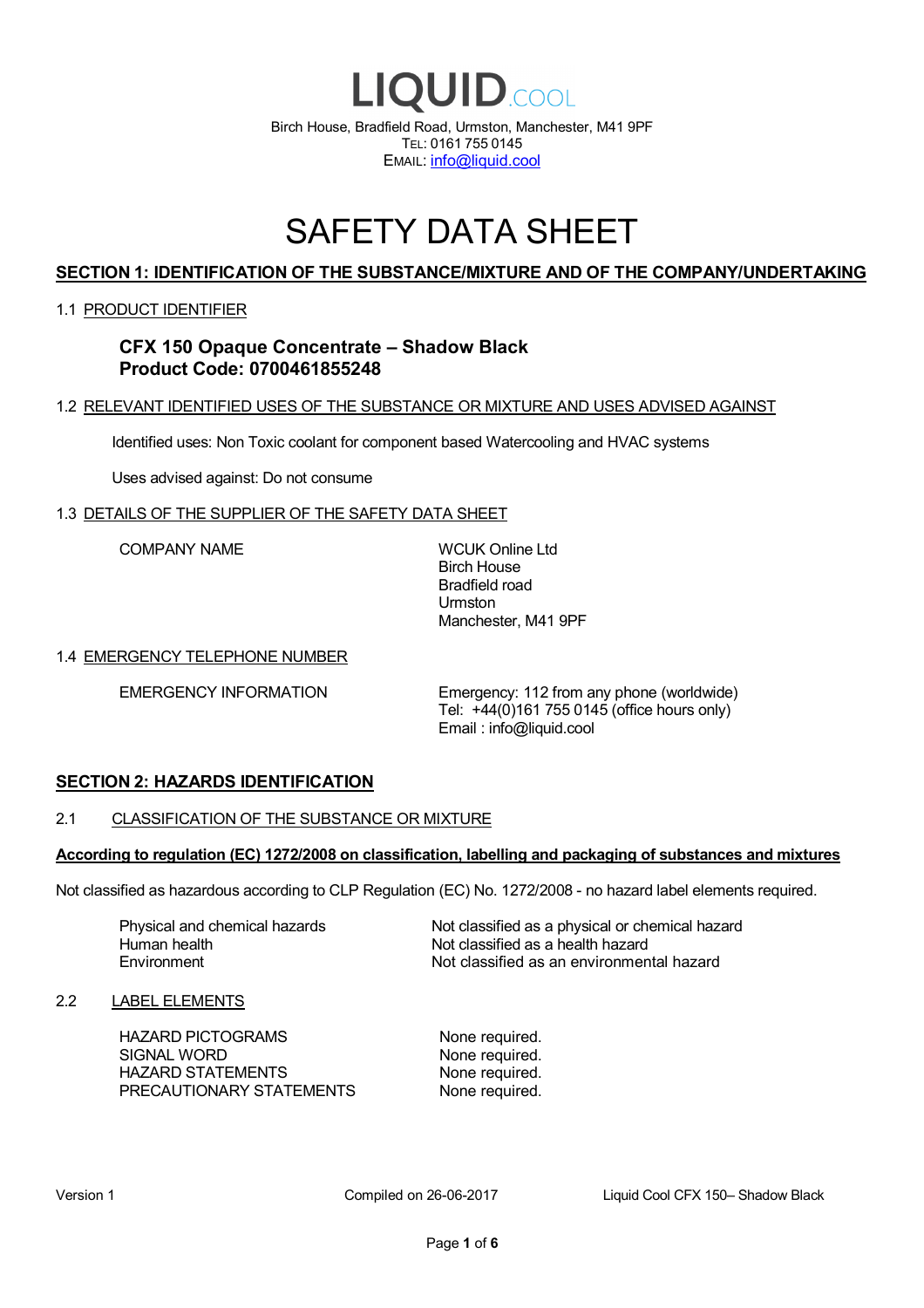

Birch House, Bradfield Road, Urmston, Manchester, M41 9PF TEL: 0161 755 0145 EMAIL: info@liquid.cool

#### 2.3 OTHER HAZARDS.

Not applicable.

# **SECTION 3: COMPOSITION / INFORMATION ON INGREDIENTS**

Listed in order of concentration, all ingredients classified as non-toxic.

| <b>Component - Ultra PURE Distilled Water</b><br>Concentration | 32-64%   |
|----------------------------------------------------------------|----------|
| CAS No.                                                        | 732-18-5 |
|                                                                |          |

| Component - Monoethylene glycol (ethane-1, 2-diol) inc DeTox™<br>Concentration | 36-68%    |
|--------------------------------------------------------------------------------|-----------|
| 'EC No.                                                                        | 203-473-3 |
| ∣ CAS No.                                                                      | 107-21-1  |

| Component - 1,2-Benzisothiazolin-3-one<br>Concentration | $0.2 - 1.0\%$ |
|---------------------------------------------------------|---------------|
| CAS No.                                                 | 2634-33-5     |

The classification listed for monoethylene glycol above is that which is listed, according to Regulation (EC) No. 1272/2008 (CLP) for neat monoethylene glycol. However, the monoethylene glycol present in this mixture is rendered non-toxic (as determined by an EPA certified laboratory) upon the addition of our labs patented DeTox™ additive.

#### **SECTION 4: FIRST AID MEASURES**

| 4.1 | DESCRIPTION OF FIRST AID MEASURES<br><b>GENERAL INFORMATION</b> | When safe to do so remove the person from the source of<br>exposure giving consideration as to whether this may cause<br>discomfort.                                                                  |
|-----|-----------------------------------------------------------------|-------------------------------------------------------------------------------------------------------------------------------------------------------------------------------------------------------|
|     | <b>INGESTION</b>                                                | Move the affected person to fresh air and keep warm in a<br>position comfortable for breathing. Rinse mouth thoroughly with<br>water. Get medical attention if any discomfort continues.              |
|     | <b>INHALATION</b>                                               | Move the affected person to fresh air.                                                                                                                                                                |
|     | EYE CONTACT                                                     | Rinse immediately with plenty of water. Remove any contact<br>lenses and open eyelids wide apart. Continue to rinse for at<br>least 15 minutes. Get medical attention if any discomfort<br>continues. |
|     | <b>SKIN CONTACT</b>                                             | Remove contaminated clothing immediately and wash skin with<br>soap and water                                                                                                                         |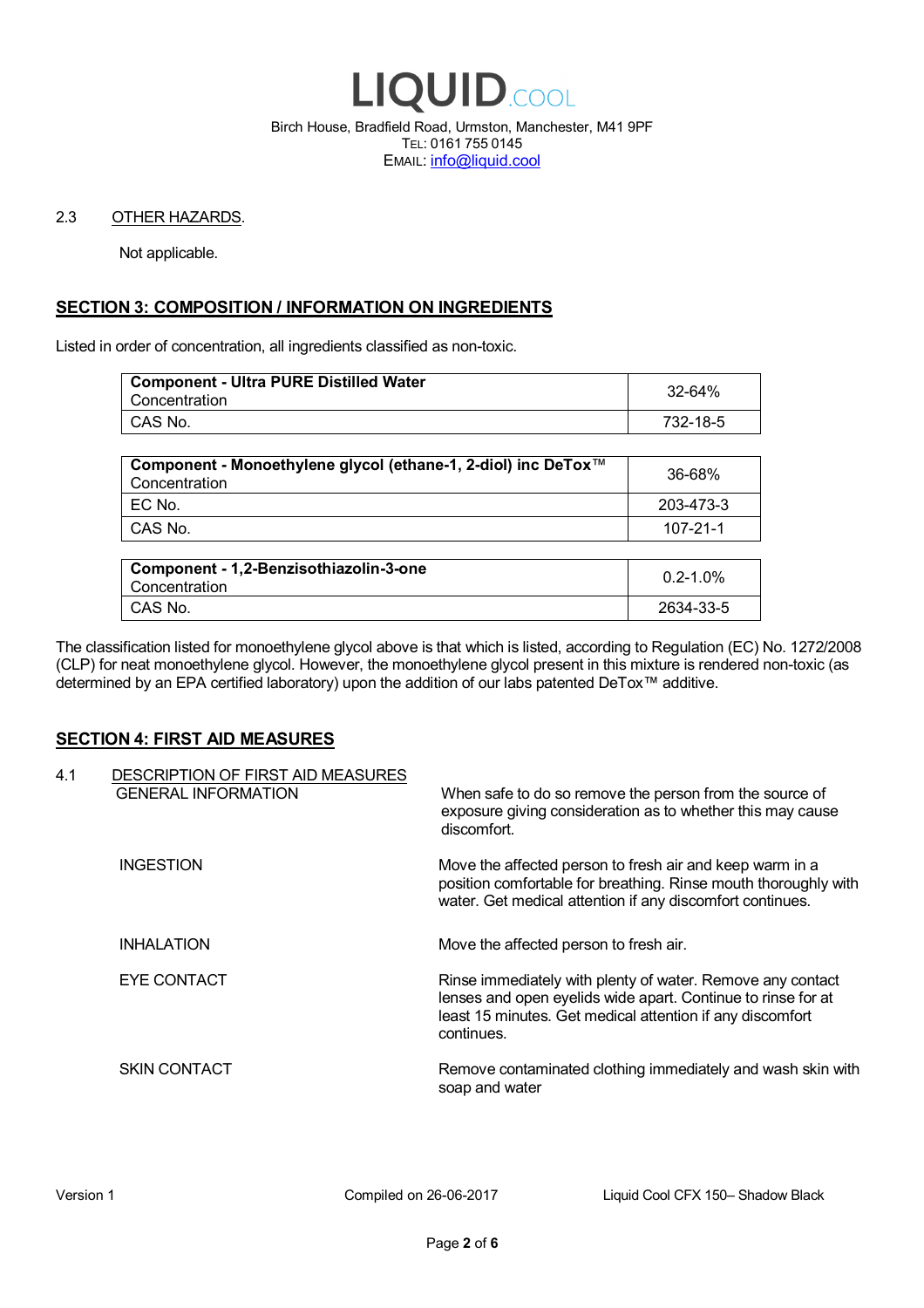

EMAIL: info@liquid.cool

#### **SECTION 5: FIRE FIGHTING MEASURES**

#### 5.1 EXTINGUISHING MEDIA

Material will not burn. Substance is non-combustible; use agent most appropriate to extinguish surrounding fire.

#### 5.2 SPECIAL HAZARDS ARISING FROM THE SUBSTANCE OR MIXTURE

None determined.

### **SECTION 6: ACCIDENTAL RELEASE MEASURES**

#### 6.1 PERSONAL PRECAUTIONS, PROTECTIVE EQUIPMENT AND EMERGENCY PROCEDURES

Wash skin with soap and water.

#### 6.2 ENVIRONMENTAL PRECAUTIONS

Do not discharge into drains, water courses or onto the ground.

#### 6.3 METHODS AND MATERIALS FOR CONTAINMENT AND CLEANING UP

Absorb spillage with damp, non-combustible material, then lush the contaminated area with water.

#### **SECTION 7: HANDLING AND STORAGE**

7.1 HANDLING

No special measures necessary.

#### 7.2 CONDITIONS FOR SAFE STORAGE, INCLUDING ANY INCOMPATIBILITIES

Store in distributed container, with induction seal intact (where applicable), keep out of reach of children and not in direct sunlight to preserve up to the maximum storage time stated below.

Storage stability: Storage period: 36 months

# **SECTION 8 EXPOSURE CONTROLS / PERSONAL PROTECTION**

8.1 Specific end uses:

Ingredients with occupational exposure limits to be monitored: Not applicable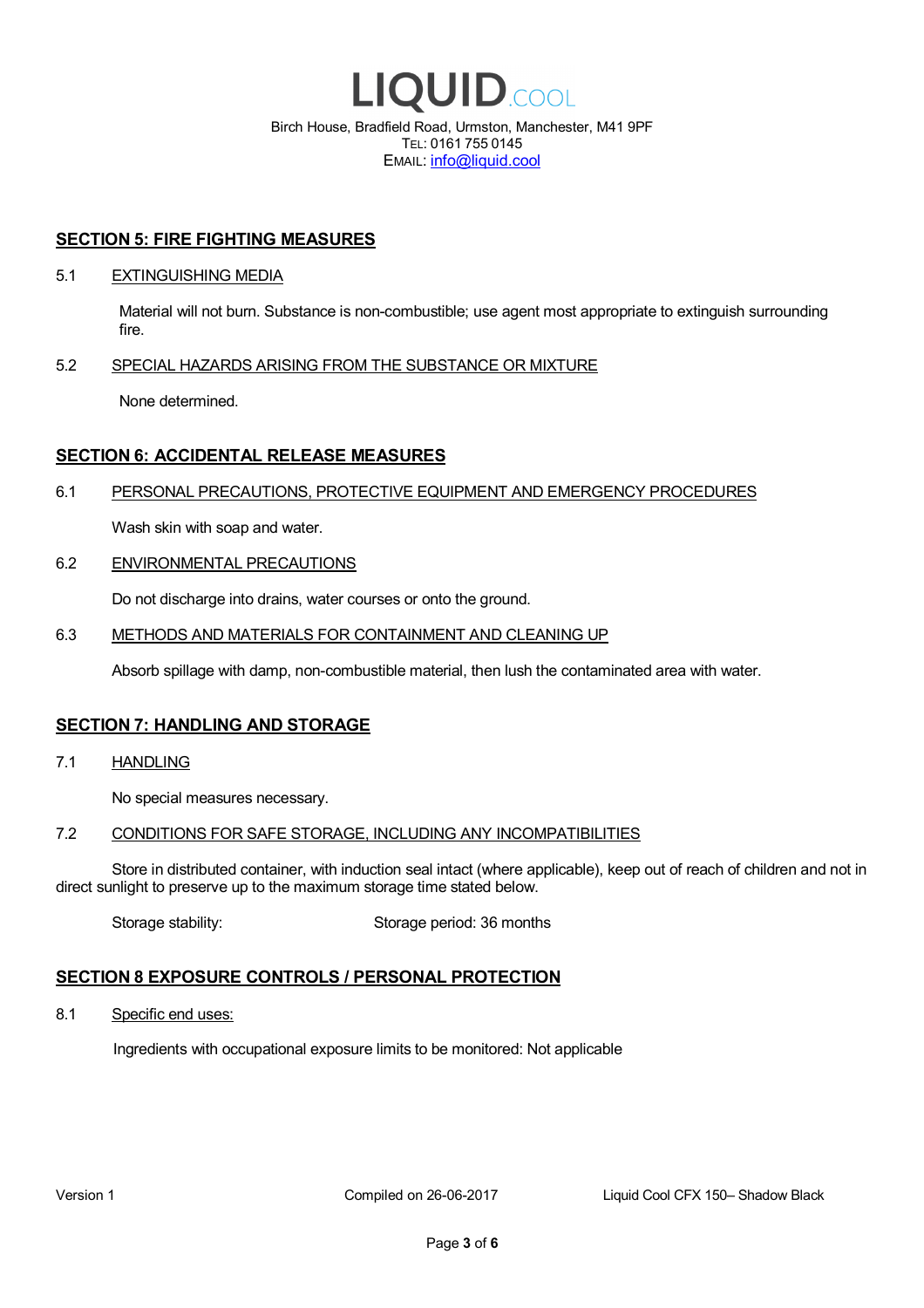# LIQUID.COOL

Birch House, Bradfield Road, Urmston, Manchester, M41 9PF TEL: 0161 755 0145 EMAIL: info@liquid.cool

#### 8.2 EXPOSURE CONTROLS

Respiratory Protection **None required.**<br>
Hand Protection **None required.** Eye Protection **None required.** Body protection None required.

Exposure Controls **Exposure Controls** No exposure controls necessary. None required.

# **SECTION 9: PHYSICAL AND CHEMICAL PROPERTIES**

#### 9.1 INFORMATION ON BASIC PHYSICAL AND CHEMICAL PROPERTIES

FORM Liquid **COLOUR** Black BOILING POINT FLAMMABILTY **DENSITY** SOLUBILTY IN WATER

pH<br>
DDOUR
20°C)
2000UR
2000UR
2000UR
2000UR Non-pungent but characteristic aroma 100°C Product is not classified as flammable 1.04 - 1.15 (g/cm3) Soluble in water

#### 9.2 OTHER INFORMATION

Not determined.

# **SECTION 10: STABILITY AND REACTIVITY**

10.1 REACTIVITY

There are no known reactivity hazards associated with this product.

10.2 CHEMICAL STABILITY

Stable at normal conditions when used as recommended

10.3 POSSIBILITY OF HAZARDOUS REACTIONS

Not applicable

10.4 CONDITIONS TO AVOID

None known.

#### 10.5 INCOMPATIBLE MATERIALS

Strong acids, strong alkalis and strong oxidising agents.

#### 10.6 HAZARDOUS DECOMPOSITION PRODUCTS

No known hazardous decomposition products.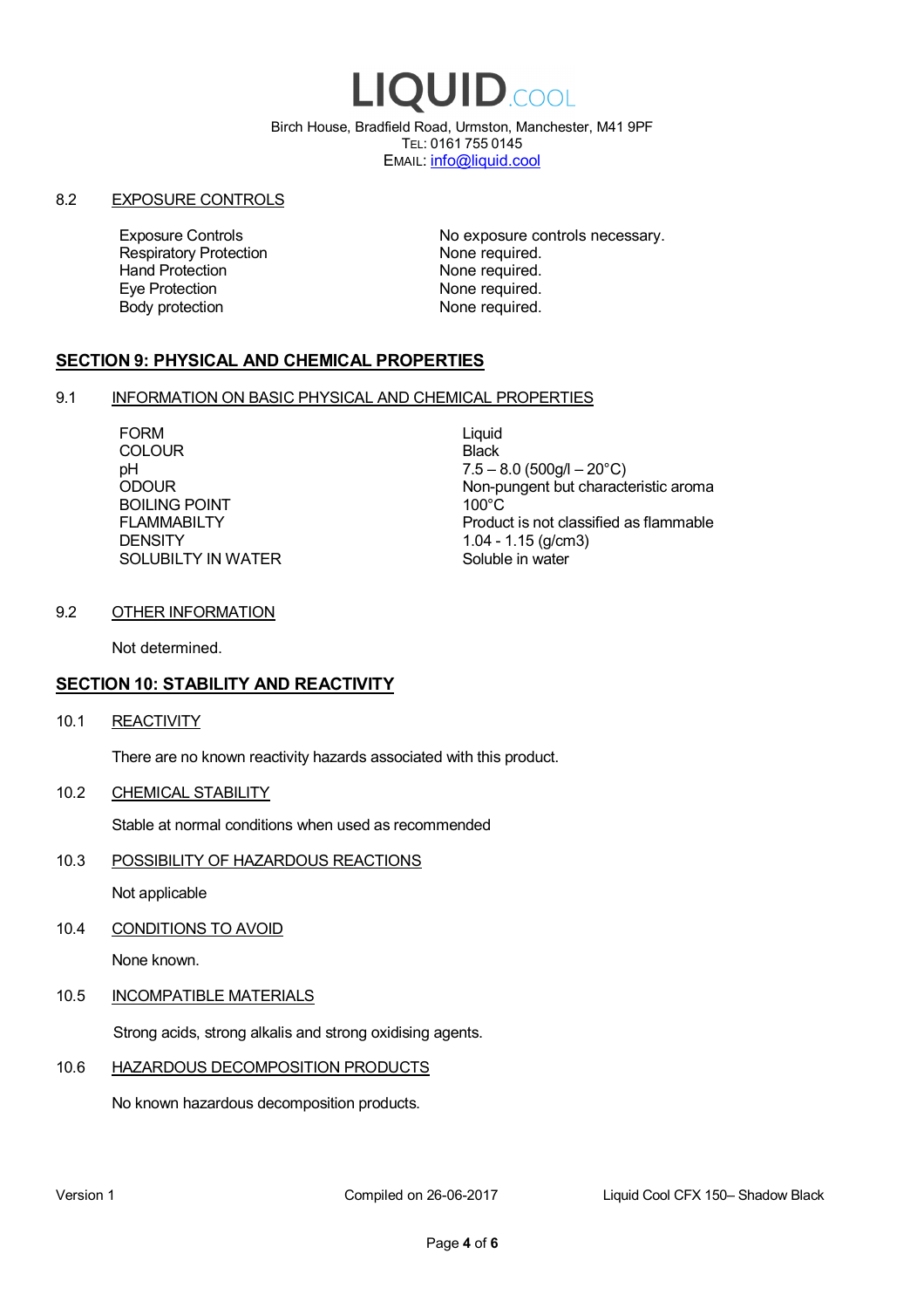LIQUID.COOL Birch House, Bradfield Road, Urmston, Manchester, M41 9PF TEL: 0161 755 0145 EMAIL: info@liquid.cool

# **SECTION 11: TOXICOLOGICAL INFORMATION**

#### 11.1 INFORMATION ON TOXICOLOGICAL EFFECTS

Irritant effect on eves: Non Irritant (rabbit) Irritant effect on skin: Non-irritant (rabbit)

Acute oral toxicity: The addition of our patented DeTox™ additive to monoethylene glycol results in a mixture that is classified as non-toxic with an LD50, oral, rat >15,000 mg/kg bw..

#### **SECTION 12: ECOLOGICAL INFORMATION**

12.1 TOXICITY LC50, 96 hours, fish: EC50, 48 hours, daphnia magna: EC50, 96 hours, aquatic plants:

>100 mg/L - not classified harmful to fish >100 mg/L - not classified harmful to daphnia >100 mg/L - not classified as harmful to plants

#### 12.2 PERSISTENCE AND DEGRADABILITY

This product is readily biodegradable (90% over 10 days)

12.3 BIOACCUMULATIVE POTENTIAL

Will not bio-accumulate. Partition coefficient - not determined

12.4 MOBILITY IN SOIL

Product is mobile in soil as it is water soluble.

# **SECTION 13: DISPOSAL CONSIDERATIONS**

13.1 WASTE TREATMENT METHOD Dispose in accordance with Local Waste Disposal Authority EWC no:070101

Container is made from Polyethylene Terephthalate (PET) and is domestically recycling.

#### **SECTION 14: TRANSPORT INFORMATION**

|           | <b>TRANSPORT CLASS</b>            | Classified as non-dangerous goods for transport.                                     |
|-----------|-----------------------------------|--------------------------------------------------------------------------------------|
| 14.1      | UN NUMBER                         | Product not hazardous for transport - no information required                        |
| 14.2      | PROPER SHIPPING NAME              | Product not hazardous for transport - no information required                        |
| 14.3      | <b>TRANSPORT HAZARD CLASS(ES)</b> | Product not hazardous for transport - no information required                        |
| 14.4      | <b>PACKING GROUP</b>              | Product not hazardous for transport - no information required                        |
| 14.5      | ENVIRONMETAL HAZARDS              | Product not classed as an environmentally hazardous substance<br>or marine pollutant |
| Version 1 | Compiled on 26-06-2017            | Liquid Cool CFX 150– Shadow Black                                                    |